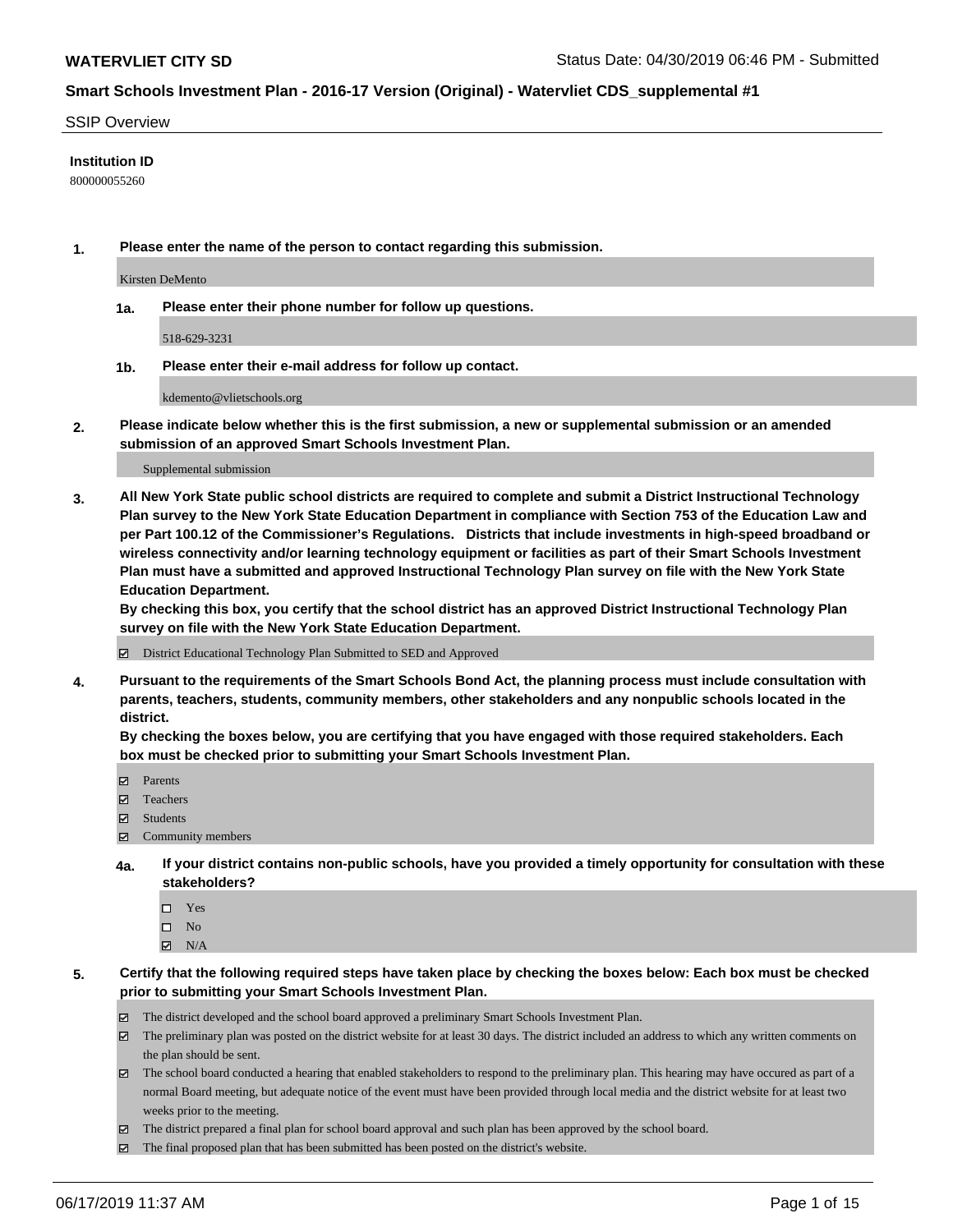SSIP Overview

**5a. Please upload the proposed Smart Schools Investment Plan (SSIP) that was posted on the district's website, along with any supporting materials. Note that this should be different than your recently submitted Educational Technology Survey. The Final SSIP, as approved by the School Board, should also be posted on the website and remain there during the course of the projects contained therein.**

Smart\_Schools\_Bond\_\_Investment\_Plan\_for\_BOE\_final\_1-2016.pptx

**5b. Enter the webpage address where the final Smart Schools Investment Plan is posted. The Plan should remain posted for the life of the included projects.**

www.watervlietcityschools.org/.../15-12-18\_SmartSchoolsPlan.cfm

**6. Please enter an estimate of the total number of students and staff that will benefit from this Smart Schools Investment Plan based on the cumulative projects submitted to date.**

1,495

**7. An LEA/School District may partner with one or more other LEA/School Districts to form a consortium to pool Smart Schools Bond Act funds for a project that meets all other Smart School Bond Act requirements. Each school district participating in the consortium will need to file an approved Smart Schools Investment Plan for the project and submit a signed Memorandum of Understanding that sets forth the details of the consortium including the roles of each respective district.**

 $\Box$  The district plans to participate in a consortium to partner with other school district(s) to implement a Smart Schools project.

### **8. Please enter the name and 6-digit SED Code for each LEA/School District participating in the Consortium.**

| Partner LEA/District | <b>ISED BEDS Code</b> |
|----------------------|-----------------------|
| (No Response)        | (No Response)         |

### **9. Please upload a signed Memorandum of Understanding with all of the participating Consortium partners.**

(No Response)

**10. Your district's Smart Schools Bond Act Allocation is:**

\$1,441,614

**11. Enter the budget sub-allocations by category that you are submitting for approval at this time. If you are not budgeting SSBA funds for a category, please enter 0 (zero.) If the value entered is \$0, you will not be required to complete that survey question.**

|                                       | Sub-<br>Allocations |
|---------------------------------------|---------------------|
| School Connectivity                   | $\overline{0}$      |
| Connectivity Projects for Communities | $\Omega$            |
| <b>Classroom Technology</b>           | 894,995             |
| Pre-Kindergarten Classrooms           | $\overline{0}$      |
| Replace Transportable Classrooms      | $\Omega$            |
| High-Tech Security Features           | $\Omega$            |
| Totals:                               | 894,995             |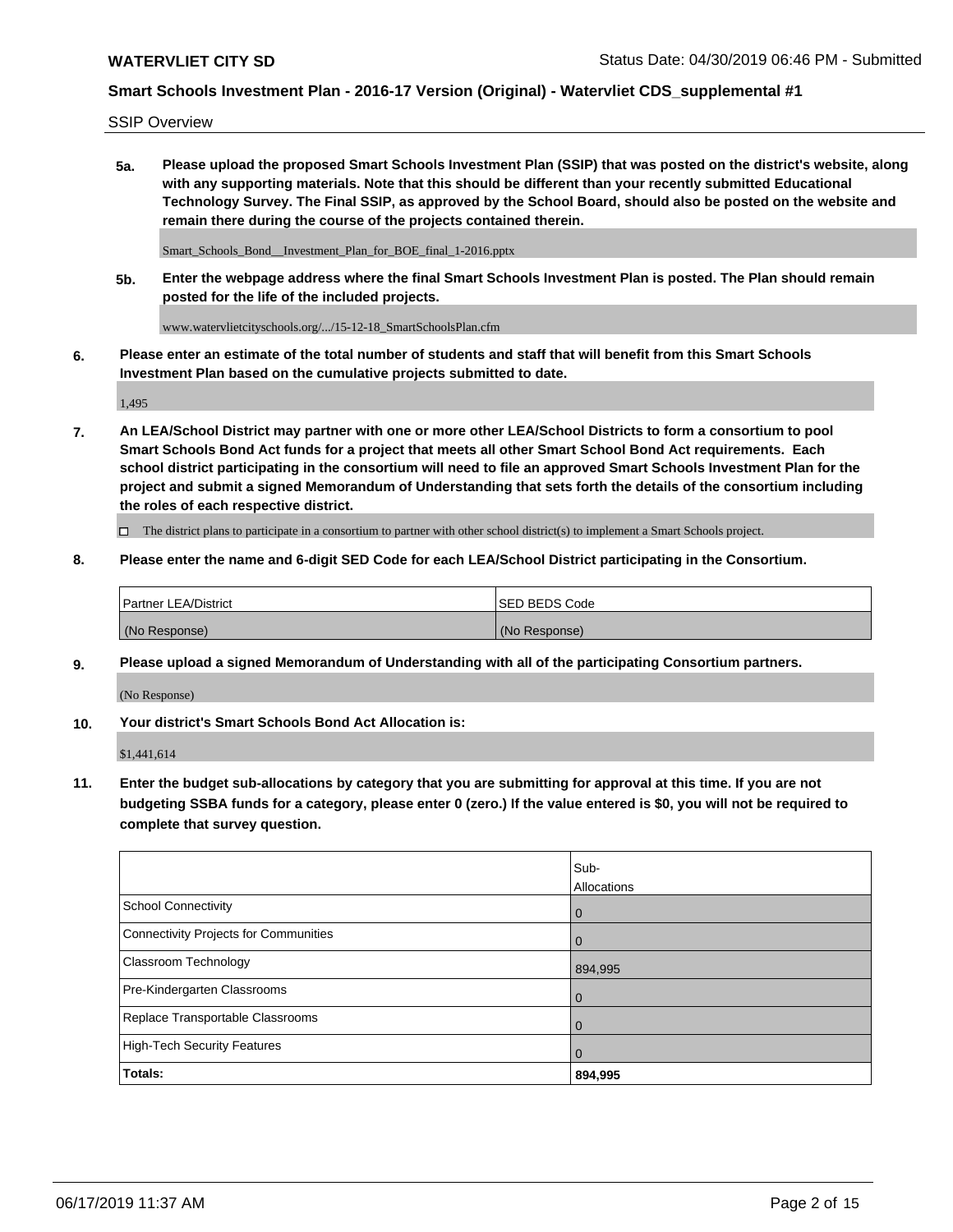School Connectivity

- **1. In order for students and faculty to receive the maximum benefit from the technology made available under the Smart Schools Bond Act, their school buildings must possess sufficient connectivity infrastructure to ensure that devices can be used during the school day. Smart Schools Investment Plans must demonstrate that:**
	- **• sufficient infrastructure that meets the Federal Communications Commission's 100 Mbps per 1,000 students standard currently exists in the buildings where new devices will be deployed, or**
	- **• is a planned use of a portion of Smart Schools Bond Act funds, or**
	- **• is under development through another funding source.**

**Smart Schools Bond Act funds used for technology infrastructure or classroom technology investments must increase the number of school buildings that meet or exceed the minimum speed standard of 100 Mbps per 1,000 students and staff within 12 months. This standard may be met on either a contracted 24/7 firm service or a "burstable" capability. If the standard is met under the burstable criteria, it must be:**

**1. Specifically codified in a service contract with a provider, and**

**2. Guaranteed to be available to all students and devices as needed, particularly during periods of high demand, such as computer-based testing (CBT) periods.**

**Please describe how your district already meets or is planning to meet this standard within 12 months of plan submission.**

(No Response)

**1a. If a district believes that it will be impossible to meet this standard within 12 months, it may apply for a waiver of this requirement, as described on the Smart Schools website. The waiver must be filed and approved by SED prior to submitting this survey.**

 $\Box$  By checking this box, you are certifying that the school district has an approved waiver of this requirement on file with the New York State Education Department.

#### **2. Connectivity Speed Calculator (Required)**

|                         | l Number of<br>Students | Multiply by<br>100 Kbps | Divide by 1000 Current Speed<br>to Convert to<br>Required<br>l Speed in Mb | lin Mb           | Expected<br>Speed to be<br>Attained Within   Required<br>12 Months | <b>Expected Date</b><br>When<br>Speed Will be<br>Met |
|-------------------------|-------------------------|-------------------------|----------------------------------------------------------------------------|------------------|--------------------------------------------------------------------|------------------------------------------------------|
| <b>Calculated Speed</b> | (No<br>Response)        | (No Response)           | (No<br>Response)                                                           | (No<br>Response) | (No<br>Response)                                                   | (No<br>Response)                                     |

**3. Describe how you intend to use Smart Schools Bond Act funds for high-speed broadband and/or wireless connectivity projects in school buildings.**

(No Response)

**4. Describe the linkage between the district's District Instructional Technology Plan and the proposed projects. (There should be a link between your response to this question and your response to Question 1 in Part E. Curriculum and Instruction "What are the district's plans to use digital connectivity and technology to improve teaching and learning?)**

(No Response)

**5. If the district wishes to have students and staff access the Internet from wireless devices within the school building, or in close proximity to it, it must first ensure that it has a robust Wi-Fi network in place that has sufficient bandwidth to meet user demand.**

**Please describe how you have quantified this demand and how you plan to meet this demand.**

(No Response)

**6. As indicated on Page 5 of the guidance, the Office of Facilities Planning will have to conduct a preliminary review**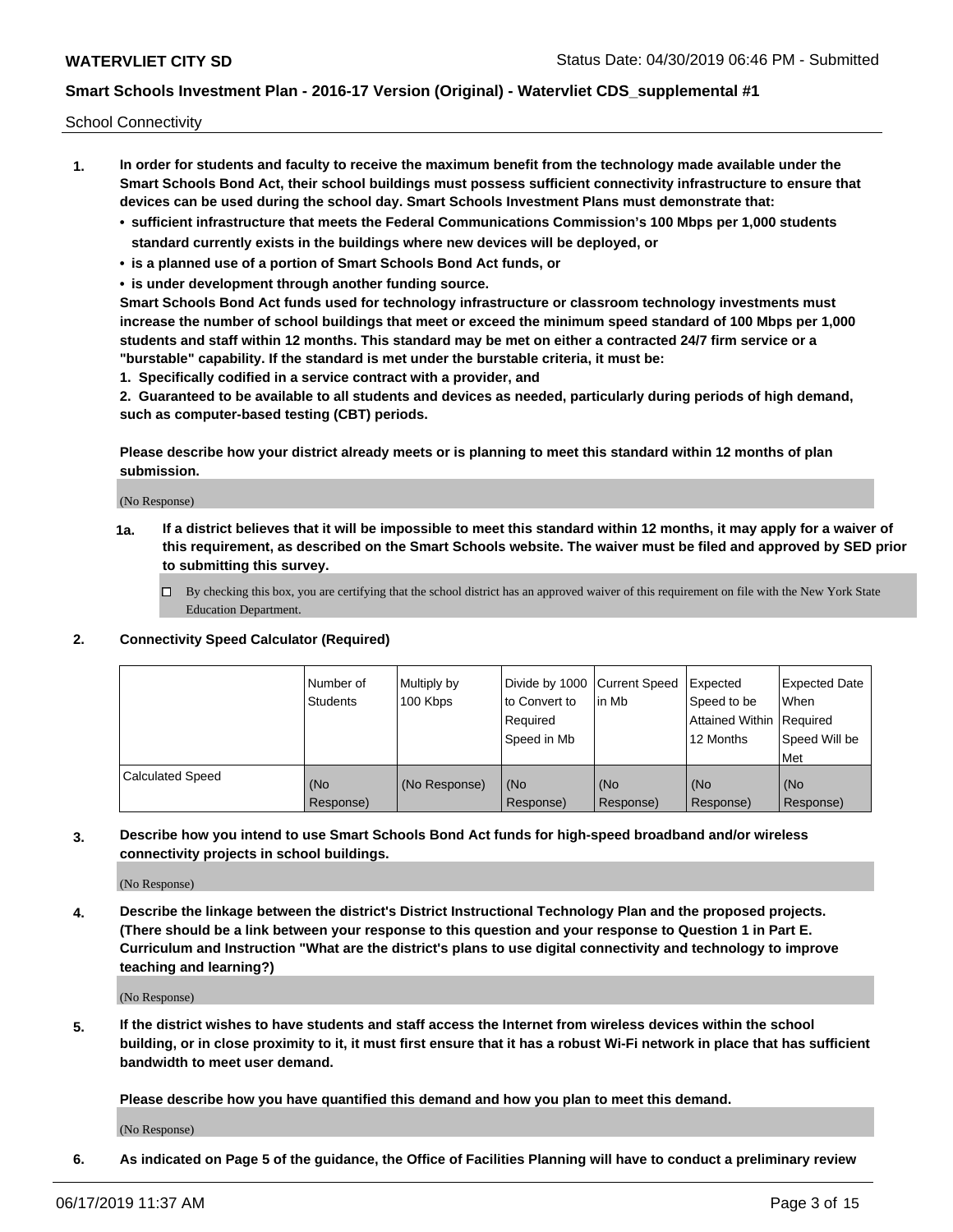School Connectivity

**of all capital projects, including connectivity projects.**

**Please indicate on a separate row each project number given to you by the Office of Facilities Planning.**

| Project Number |  |
|----------------|--|
|                |  |
| (No Response)  |  |
|                |  |

**7. Certain high-tech security and connectivity infrastructure projects may be eligible for an expedited review process as determined by the Office of Facilities Planning.**

**Was your project deemed eligible for streamlined review?**

(No Response)

**8. Include the name and license number of the architect or engineer of record.**

| Name          | License Number |
|---------------|----------------|
| (No Response) | (No Response)  |

**9. If you are submitting an allocation for School Connectivity complete this table. Note that the calculated Total at the bottom of the table must equal the Total allocation for this category that you entered in the SSIP Overview overall budget.** 

|                                            | Sub-          |
|--------------------------------------------|---------------|
|                                            | Allocation    |
| Network/Access Costs                       | (No Response) |
| Outside Plant Costs                        | (No Response) |
| School Internal Connections and Components | (No Response) |
| <b>Professional Services</b>               | (No Response) |
| Testing                                    | (No Response) |
| <b>Other Upfront Costs</b>                 | (No Response) |
| <b>Other Costs</b>                         | (No Response) |
| Totals:                                    | 0             |

**10. Please detail the type, quantity, per unit cost and total cost of the eligible items under each sub-category. This is especially important for any expenditures listed under the "Other" category. All expenditures must be eligible for tax-exempt financing to be reimbursed through the SSBA. Sufficient detail must be provided so that we can verify this is the case. If you have any questions, please contact us directly through smartschools@nysed.gov. NOTE: Wireless Access Points should be included in this category, not under Classroom Educational Technology, except those that will be loaned/purchased for nonpublic schools.**

| Select the allowable expenditure | Item to be purchased | Quantity      | <b>Cost per Item</b> | <b>Total Cost</b> |
|----------------------------------|----------------------|---------------|----------------------|-------------------|
| type.                            |                      |               |                      |                   |
| Repeat to add another item under |                      |               |                      |                   |
| each type.                       |                      |               |                      |                   |
| (No Response)                    | (No Response)        | (No Response) | (No Response)        | (No Response)     |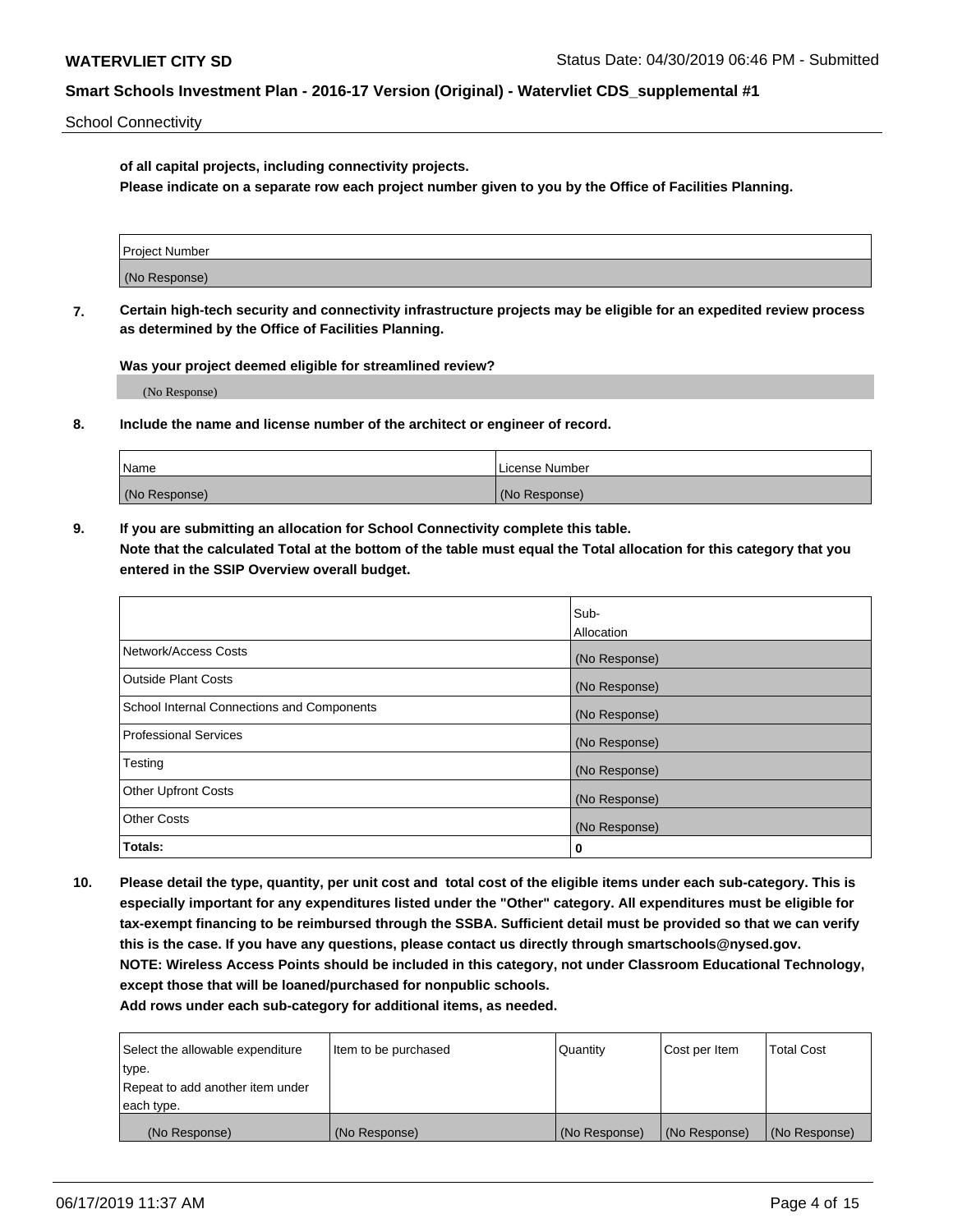Community Connectivity (Broadband and Wireless)

**1. Describe how you intend to use Smart Schools Bond Act funds for high-speed broadband and/or wireless connectivity projects in the community.**

(No Response)

**2. Please describe how the proposed project(s) will promote student achievement and increase student and/or staff access to the Internet in a manner that enhances student learning and/or instruction outside of the school day and/or school building.**

(No Response)

**3. Community connectivity projects must comply with all the necessary local building codes and regulations (building and related permits are not required prior to plan submission).**

 $\Box$  I certify that we will comply with all the necessary local building codes and regulations.

**4. Please describe the physical location of the proposed investment.**

(No Response)

**5. Please provide the initial list of partners participating in the Community Connectivity Broadband Project, along with their Federal Tax Identification (Employer Identification) number.**

| <b>Project Partners</b> | Federal ID#   |
|-------------------------|---------------|
| (No Response)           | (No Response) |

**6. If you are submitting an allocation for Community Connectivity, complete this table.**

**Note that the calculated Total at the bottom of the table must equal the Total allocation for this category that you entered in the SSIP Overview overall budget.**

|                              | Sub-Allocation |
|------------------------------|----------------|
| Network/Access Costs         | (No Response)  |
| Outside Plant Costs          | (No Response)  |
| <b>Tower Costs</b>           | (No Response)  |
| Customer Premises Equipment  | (No Response)  |
| <b>Professional Services</b> | (No Response)  |
| Testing                      | (No Response)  |
| <b>Other Upfront Costs</b>   | (No Response)  |
| <b>Other Costs</b>           | (No Response)  |
| Totals:                      | 0              |

**7. Please detail the type, quantity, per unit cost and total cost of the eligible items under each sub-category. This is especially important for any expenditures listed under the "Other" category. All expenditures must be capital-bond eligible to be reimbursed through the SSBA. If you have any questions, please contact us directly through smartschools@nysed.gov.**

| Select the allowable expenditure<br>type.      | Item to be purchased | Quantity      | Cost per Item | <b>Total Cost</b> |
|------------------------------------------------|----------------------|---------------|---------------|-------------------|
| Repeat to add another item under<br>each type. |                      |               |               |                   |
| (No Response)                                  | (No Response)        | (No Response) | (No Response) | (No Response)     |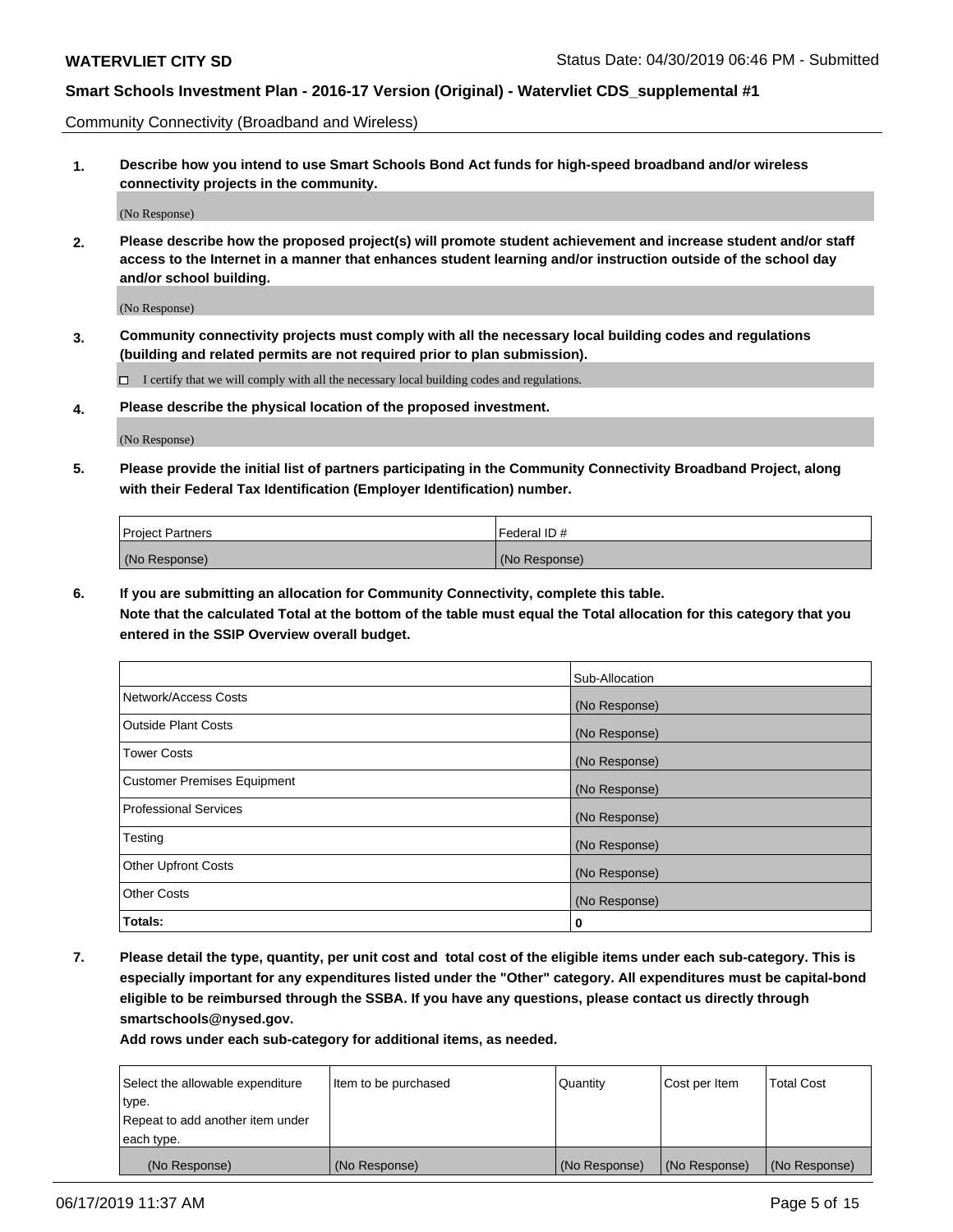### Classroom Learning Technology

**1. In order for students and faculty to receive the maximum benefit from the technology made available under the Smart Schools Bond Act, their school buildings must possess sufficient connectivity infrastructure to ensure that devices can be used during the school day. Smart Schools Investment Plans must demonstrate that sufficient infrastructure that meets the Federal Communications Commission's 100 Mbps per 1,000 students standard currently exists in the buildings where new devices will be deployed, or is a planned use of a portion of Smart Schools Bond Act funds, or is under development through another funding source. Smart Schools Bond Act funds used for technology infrastructure or classroom technology investments must increase the number of school buildings that meet or exceed the minimum speed standard of 100 Mbps per 1,000 students and staff within 12 months. This standard may be met on either a contracted 24/7 firm service or a "burstable" capability. If the standard is met under the burstable criteria, it must be:**

**1. Specifically codified in a service contract with a provider, and**

**2. Guaranteed to be available to all students and devices as needed, particularly during periods of high demand, such as computer-based testing (CBT) periods.**

**Please describe how your district already meets or is planning to meet this standard within 12 months of plan submission.**

The Watervliet City School District contracts with the Capital Region BOCES and NERIC to provide internet service to our district through Comcast (Time Warner Cable). We purchase 150 Mbps for our district. This exceeds the requirement of 100 Mbps per 1,000 students. We currently use on average 60 Mbps (2017-18). We should be able to cover the needed amount during CBT testing.

- **1a. If a district believes that it will be impossible to meet this standard within 12 months, it may apply for a waiver of this requirement, as described on the Smart Schools website. The waiver must be filed and approved by SED prior to submitting this survey.**
	- By checking this box, you are certifying that the school district has an approved waiver of this requirement on file with the New York State Education Department.

#### **2. Connectivity Speed Calculator (Required)**

|                         | Number of<br><b>Students</b> | Multiply by<br>100 Kbps | Divide by 1000 Current Speed<br>to Convert to<br>Reauired<br>Speed in Mb | l in Mb | <b>Expected</b><br>Speed to be<br>Attained Within Required<br>12 Months | <b>Expected Date</b><br><b>When</b><br>Speed Will be<br>Met |
|-------------------------|------------------------------|-------------------------|--------------------------------------------------------------------------|---------|-------------------------------------------------------------------------|-------------------------------------------------------------|
| <b>Calculated Speed</b> | 1.344                        | 134.400                 | 134.4                                                                    | 150     | 150                                                                     | currently met                                               |

**3. If the district wishes to have students and staff access the Internet from wireless devices within the school building, or in close proximity to it, it must first ensure that it has a robust Wi-Fi network in place that has sufficient bandwidth to meet user demand.**

**Please describe how you have quantified this demand and how you plan to meet this demand.**

The district installed a robust Cisco Meraki Wi-Fi system in both the elementary and Jr Sr High school using the Smart Bond money in January/February of 2018. We have sufficient connectivity and bandwidth at this time for all wireless devices.

**4. All New York State public school districts are required to complete and submit an Instructional Technology Plan survey to the New York State Education Department in compliance with Section 753 of the Education Law and per Part 100.12 of the Commissioner's Regulations.**

**Districts that include educational technology purchases as part of their Smart Schools Investment Plan must have a submitted and approved Instructional Technology Plan survey on file with the New York State Education Department.**

By checking this box, you are certifying that the school district has an approved Instructional Technology Plan survey on file with the New York State Education Department.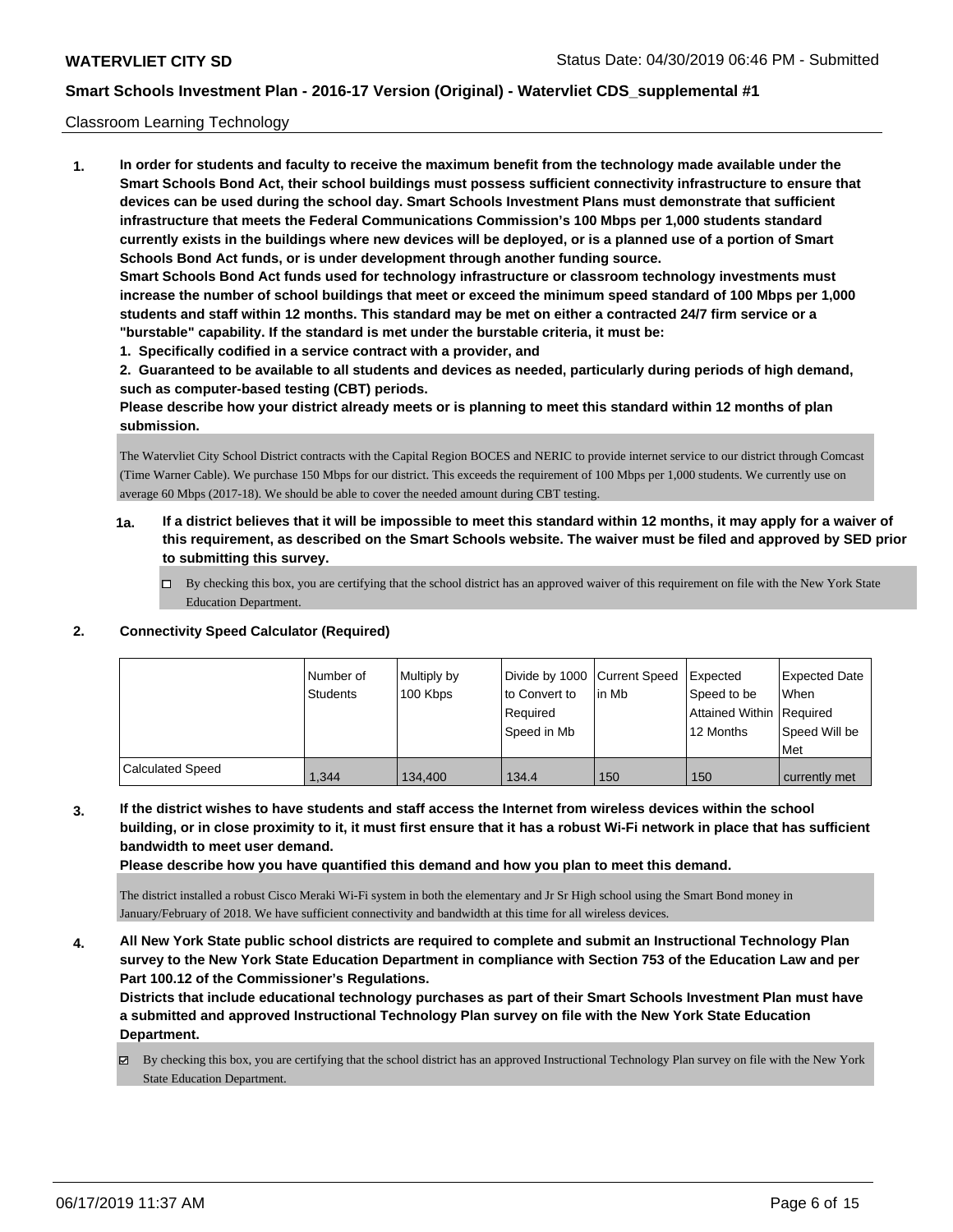### Classroom Learning Technology

**5. Describe the devices you intend to purchase and their compatibility with existing or planned platforms or systems. Specifically address the adequacy of each facility's electrical, HVAC and other infrastructure necessary to install and support the operation of the planned technology.**

The following items are planned to be purchased for classroom use:

Chrome books and Carts (These will *replace* outdated computer carts as well as add additional ones to ensure all grade levels/students have access to computers. This includes are special ed and ENL populations.) There is no additional electrical needed for these carts.

Laptop computers. (These are replacement computers for older carts.)

Interactive white boards: Every classroom would receive an interactive whiteboard. These would replace older model Smart Boards or other interactive boards.

Desktops: *Replace/update* the desk tops used in computer labs/media centers/classrooms for testing and projects as they are over 8 years old. No additional electrical is needed.

Printers: Replace old printers with wireless printers. No Need for additional electrical outlets.

3-D Printers- Technology rooms were updated with new electrical outlets during the last building project completed in 2014.

Document Cameras- These cameras will plug into existing computers for teachers who need them.

During the first phase of the Smart Bond, we invested in infrastructure. This included all new switches and a managed wireless solution for both buildings in the district. We now have a robust and managed wireless, phone and internet system to handle the new classroom technology.

### **6. Describe how the proposed technology purchases will:**

- **> enhance differentiated instruction;**
- **> expand student learning inside and outside the classroom;**
- **> benefit students with disabilities and English language learners; and**
- **> contribute to the reduction of other learning gaps that have been identified within the district.**

**The expectation is that districts will place a priority on addressing the needs of students who struggle to succeed in a rigorous curriculum. Responses in this section should specifically address this concern and align with the district's Instructional Technology Plan (in particular Question 2 of E. Curriculum and Instruction: "Does the district's instructional technology plan address the needs of students with disabilities to ensure equitable access to instruction, materials and assessments?" and Question 3 of the same section: "Does the district's instructional technology plan address the provision of assistive technology specifically for students with disabilities to ensure access to and participation in the general curriculum?"**

- **The district plans to increase assistive technology to meet the needs of students with disabilities, English as a New Language (formerly ESL) and speech students. Technology will include increasing the availability and use of Chrome books/tablets computers as well as using specialized software for reading, listening, speaking and writing. (ex. speech to text software, books read, text enlarges, duolingo, internet resources at students reading levels, etc.) This would allow students with disabilities and ENL students continued access to the rigorous general education curriculum.**
- Teachers will use Google Classroom to insure students are able to access classroom materials in and outside of the classroom. Some teachers will upload their teaching directly to u-tube classroom.
- These needs for all students included students with disabilities and ENL are stated in the Districts' Technology Plan.

Addressing Gaps:

- The use of instructional technology such as access to Google classroom and on-line assessments for students to use and complete individualized learning plans that are self paced; this can be especially beneficial for students who transfer in and/or are behind/have knowledge gaps. This could also include ENL and special education students.
- Using the 3-D printers will expose students to real life technology and its application which can be needed in STEM related fields.
- Use of document cameras (Ziggi) with live broadcasting capabilities for students who are suspended, home tutored or absent for the day to maintain educational services by classroom teachers. This will help reduce the number of students who get further behind when they are not in attendance at school.
- **7. Where appropriate, describe how the proposed technology purchases will enhance ongoing communication with parents and other stakeholders and help the district facilitate technology-based regional partnerships, including distance learning and other efforts.**

The use of classroom Chrome books and computers will enable students to log on to Google Classroom to collaborate with other students and share with teachers their work. Additionally, Google Classroom is open to parents so they can monitor student work. Many teachers also use Class Dojo and the Remind app to give students and parents reminders about upcoming work, test, projects, etc. Class notes and other classroom materials can be kept in Google Classroom which will allow students who are absent to get the information in real time.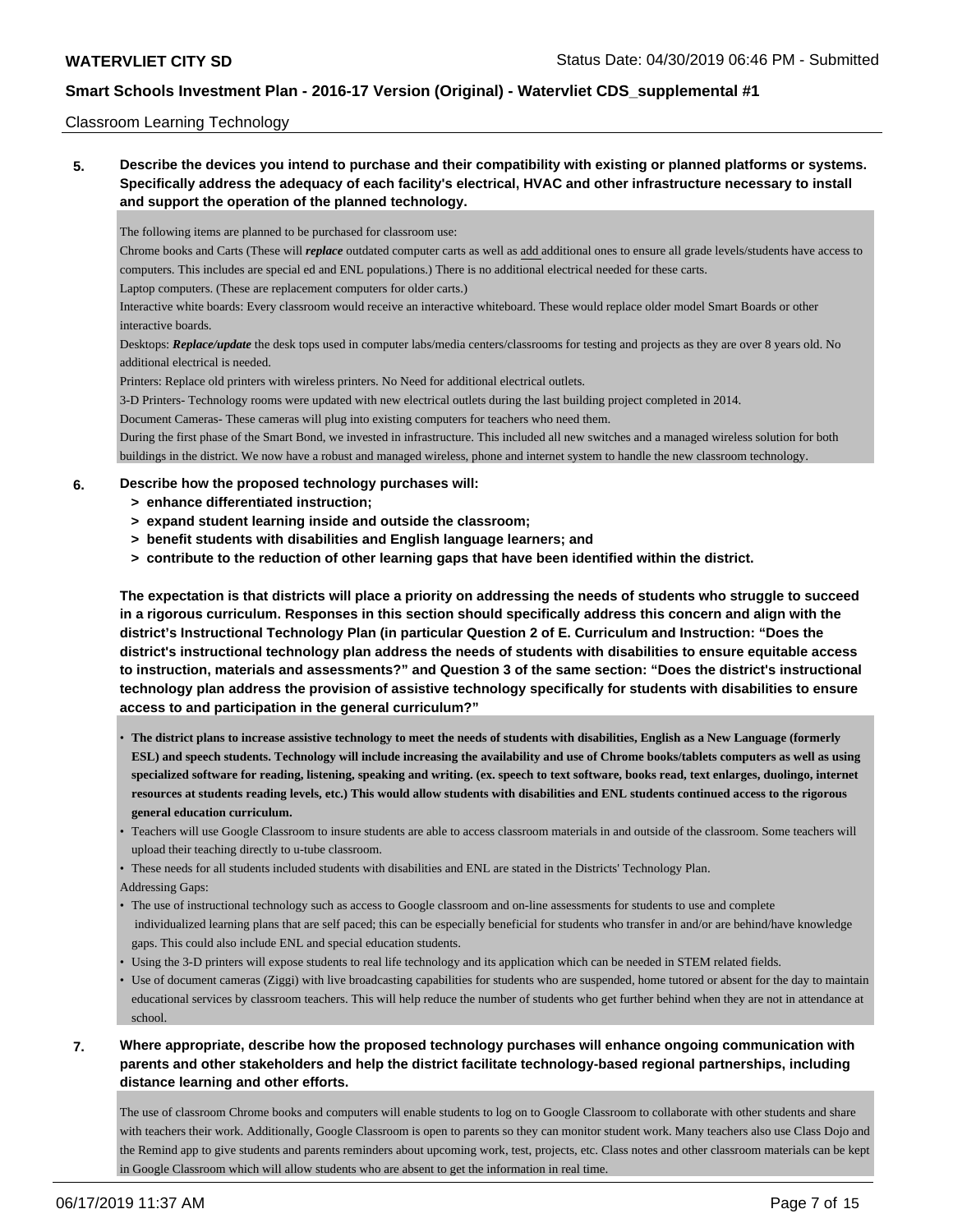### Classroom Learning Technology

**8. Describe the district's plan to provide professional development to ensure that administrators, teachers and staff can employ the technology purchased to enhance instruction successfully.**

**Note: This response should be aligned and expanded upon in accordance with your district's response to Question 1 of F. Professional Development of your Instructional Technology Plan: "Please provide a summary of professional development offered to teachers and staff, for the time period covered by this plan, to support technology to enhance teaching and learning. Please include topics, audience and method of delivery within your summary."**

The Watervliet City School District supports on going staff development in the area of technology in a variety of ways. Professional development through Capital District Model Schools is available to faculty, administration, and staff members throughout the year. The district assumes responsibility for the fees associated with any approved professional development and costs for substitute teachers. The district also contributes time in the form of professional development hours and/or conference days for training in the area of technology.

 Additional staff development, in the area of technology, is available to the district by a number of providers. These providers include the Capital Region Board of Cooperative Educational Services (BOCES), Northeast Regional Information Center (NERIC), and through staff development experts from corporate vendors such Dell and Smart, as well as turn key trainers from within our district. The staff development portion of this plan includes the following goals:

- Providing the necessary staff development to assist all faculty, administration and staff in acquiring the skills necessary to use computers as a resource for full implementation of the New York State Learning Standards. This includes how to use the Google Suite of applications to ensure teachers have a working Google Classroom for each class they instruct.
- Offering a variety of computer/technology training to all faculty, administration and staff at the novice, intermediate, and advanced levels as appropriate to enhance their district roles. This includes how to use technology as a way to differentiate instruction, develop projects that have "real world" applications and demonstrate applications that can be used for special education and ENL students to increase vocabulary and reading ability.
- **9. Districts must contact the SUNY/CUNY teacher preparation program that supplies the largest number of the district's new teachers to request advice on innovative uses and best practices at the intersection of pedagogy and educational technology.**
	- By checking this box, you certify that you have contacted the SUNY/CUNY teacher preparation program that supplies the largest number of your new teachers to request advice on these issues.

**9a. Please enter the name of the SUNY or CUNY Institution that you contacted.**

SUNY Plattsburg

**9b. Enter the primary Institution phone number.**

(518) 564-3066

**9c. Enter the name of the contact person with whom you consulted and/or will be collaborating with on innovative uses of technology and best practices.**

Dr. Michael Morgan

**10. A district whose Smart Schools Investment Plan proposes the purchase of technology devices and other hardware must account for nonpublic schools in the district.**

**Are there nonpublic schools within your school district?**

□ Yes

**Z** No

**11. Nonpublic Classroom Technology Loan Calculator**

**The Smart Schools Bond Act provides that any Classroom Learning Technology purchases made using Smart Schools funds shall be lent, upon request, to nonpublic schools in the district. However, no school district shall be required to loan technology in amounts greater than the total obtained and spent on technology pursuant to the Smart Schools Bond Act and the value of such loan may not exceed the total of \$250 multiplied by the nonpublic school enrollment in the base year at the time of enactment.**

**See:**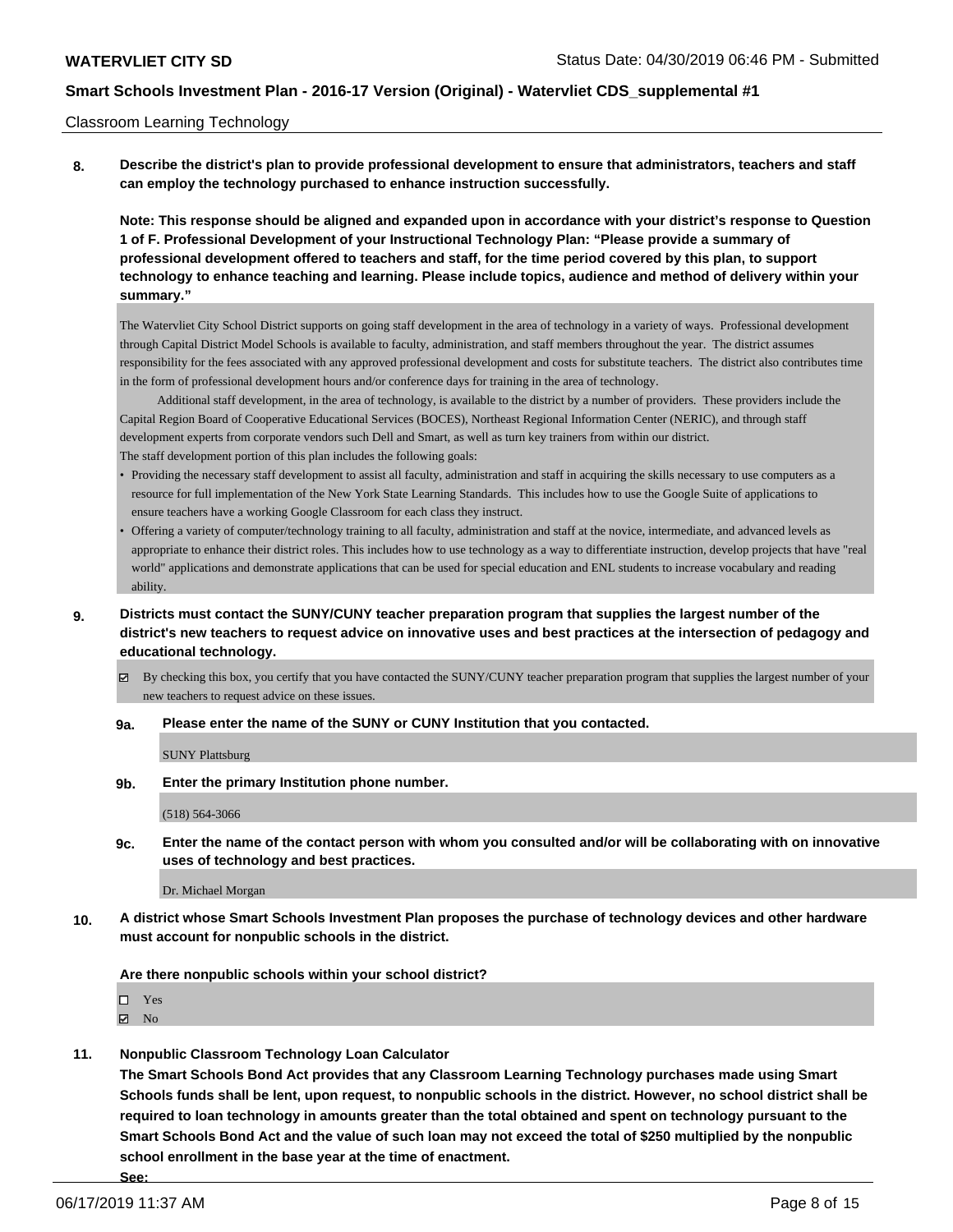Classroom Learning Technology

### **http://www.p12.nysed.gov/mgtserv/smart\_schools/docs/Smart\_Schools\_Bond\_Act\_Guidance\_04.27.15\_Final.pdf.**

|                                       | 1. Classroom<br>Technology<br>Sub-allocation | 2. Public<br>l Enrollment<br>(2014-15) | 3. Nonpublic<br>l Enrollment<br>$(2014 - 15)$ | I4. Sum of<br>l Public and<br>l Nonpublic<br>Enrollment | 15. Total Per<br>Pupil Sub-<br>lallocation | l 6. Total<br>Nonpublic Loan<br>Amount                                                        |
|---------------------------------------|----------------------------------------------|----------------------------------------|-----------------------------------------------|---------------------------------------------------------|--------------------------------------------|-----------------------------------------------------------------------------------------------|
| Calculated Nonpublic Loan<br>l Amount |                                              |                                        |                                               |                                                         |                                            | (No Response)   (No Response)   (No Response)   (No Response)   (No Response)   (No Response) |

**12. To ensure the sustainability of technology purchases made with Smart Schools funds, districts must demonstrate a long-term plan to maintain and replace technology purchases supported by Smart Schools Bond Act funds. This sustainability plan shall demonstrate a district's capacity to support recurring costs of use that are ineligible for Smart Schools Bond Act funding such as device maintenance, technical support, Internet and wireless fees, maintenance of hotspots, staff professional development, building maintenance and the replacement of incidental items. Further, such a sustainability plan shall include a long-term plan for the replacement of purchased devices and equipment at the end of their useful life with other funding sources.**

 $\boxtimes$  By checking this box, you certify that the district has a sustainability plan as described above.

**13. Districts must ensure that devices purchased with Smart Schools Bond funds will be distributed, prepared for use, maintained and supported appropriately. Districts must maintain detailed device inventories in accordance with generally accepted accounting principles.**

By checking this box, you certify that the district has a distribution and inventory management plan and system in place.

**14. If you are submitting an allocation for Classroom Learning Technology complete this table. Note that the calculated Total at the bottom of the table must equal the Total allocation for this category that you entered in the SSIP Overview overall budget.**

|                          | Sub-Allocation |
|--------------------------|----------------|
| Interactive Whiteboards  | 319,365        |
| Computer Servers         | l 0            |
| <b>Desktop Computers</b> | 79,300         |
| <b>Laptop Computers</b>  | 390,000        |
| <b>Tablet Computers</b>  | l 0            |
| <b>Other Costs</b>       | 106,330        |
| Totals:                  | 894,995        |

**15. Please detail the type, quantity, per unit cost and total cost of the eligible items under each sub-category. This is especially important for any expenditures listed under the "Other" category. All expenditures must be capital-bond eligible to be reimbursed through the SSBA. If you have any questions, please contact us directly through smartschools@nysed.gov.**

**Please specify in the "Item to be Purchased" field which specific expenditures and items are planned to meet the district's nonpublic loan requirement, if applicable.**

**NOTE: Wireless Access Points that will be loaned/purchased for nonpublic schools should ONLY be included in this category, not under School Connectivity, where public school districts would list them.**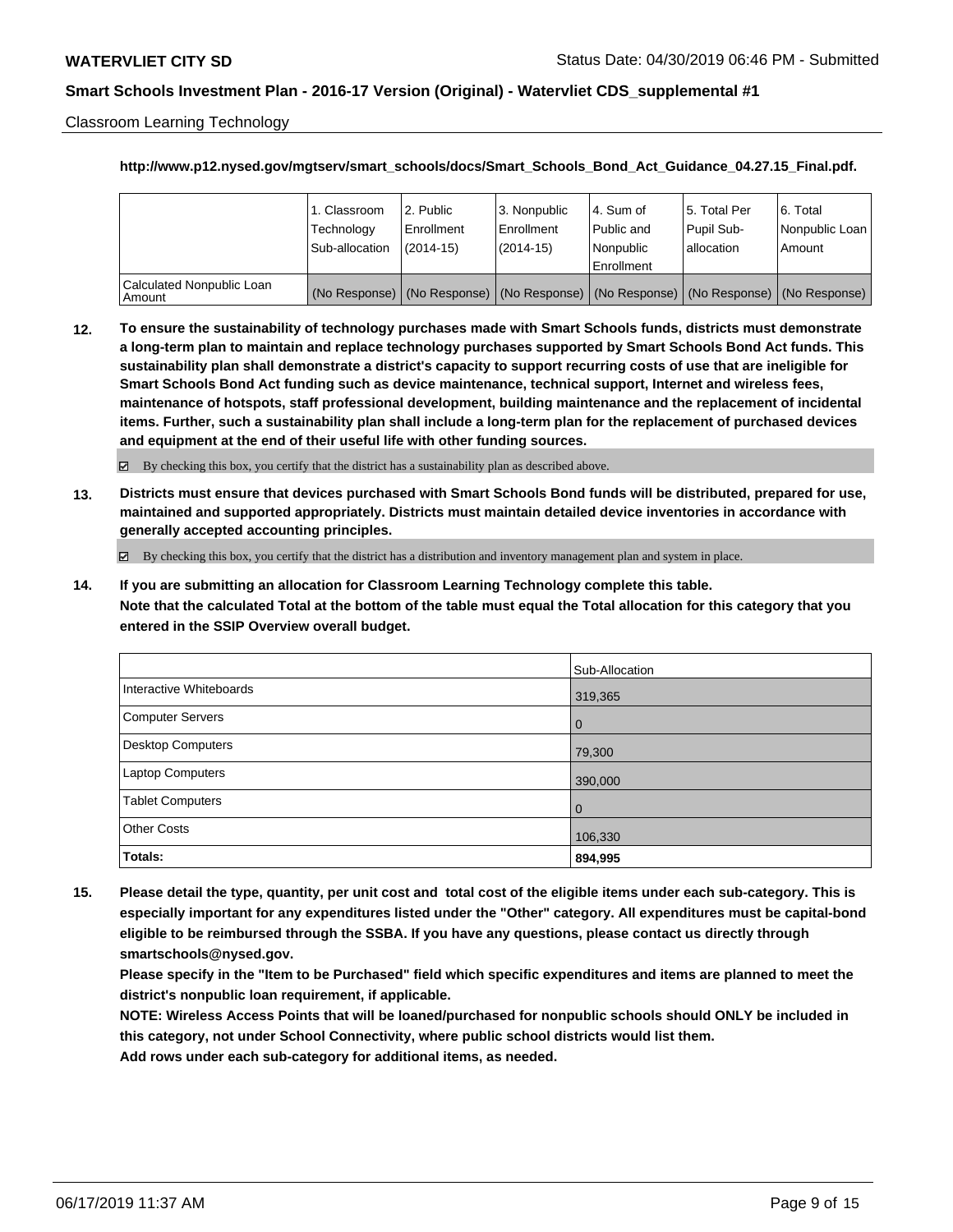Classroom Learning Technology

| Select the allowable expenditure | Item to be Purchased                         | Quantity | Cost per Item | <b>Total Cost</b> |
|----------------------------------|----------------------------------------------|----------|---------------|-------------------|
| type.                            |                                              |          |               |                   |
| Repeat to add another item under |                                              |          |               |                   |
| each type.                       |                                              |          |               |                   |
| Interactive Whiteboards          | InFocus J Touch Plus 75                      | 99       | 3,030         | 299,970           |
| Interactive Whiteboards          | <b>Infocus Wall Mounts</b>                   | 96       | 175           | 16,800            |
| Interactive Whiteboards          | Infocus Wheel mounts                         | 3        | 865           | 2,595             |
| <b>Laptop Computers</b>          | HP Chromebooks x360 11 G!                    | 900      | 390           | 351,000           |
|                                  | Education Ed 11.6 celeron N3350-4gb          |          |               |                   |
| <b>Other Costs</b>               | Google Chrome Management Console<br>Licenses | 900      | 25            | 22,500            |
| <b>Desktop Computers</b>         | Dell CTO 3050 15-7500 500gb 8GB              | 122      | 650           | 79,300            |
| <b>Laptop Computers</b>          | Dell CTO 2280 15-7200u 500/4 W10P            | 60       | 650           | 39,000            |
| <b>Other Costs</b>               | MakerBot Replicator Z18 3D printer           | 3        | 10,000        | 30,000            |
| <b>Other Costs</b>               | Ziggi Document Camera by ipevo               | 40       | 99            | 3,960             |
| <b>Other Costs</b>               | chromebook carts by Earth Walk               | 30       | 1,179         | 35,370            |
| <b>Other Costs</b>               | HP Mobile camera for interactive<br>boards   | 20       | 50            | 1,000             |
| <b>Other Costs</b>               | <b>HP Laser Jet Printers</b>                 | 30       | 450           | 13,500            |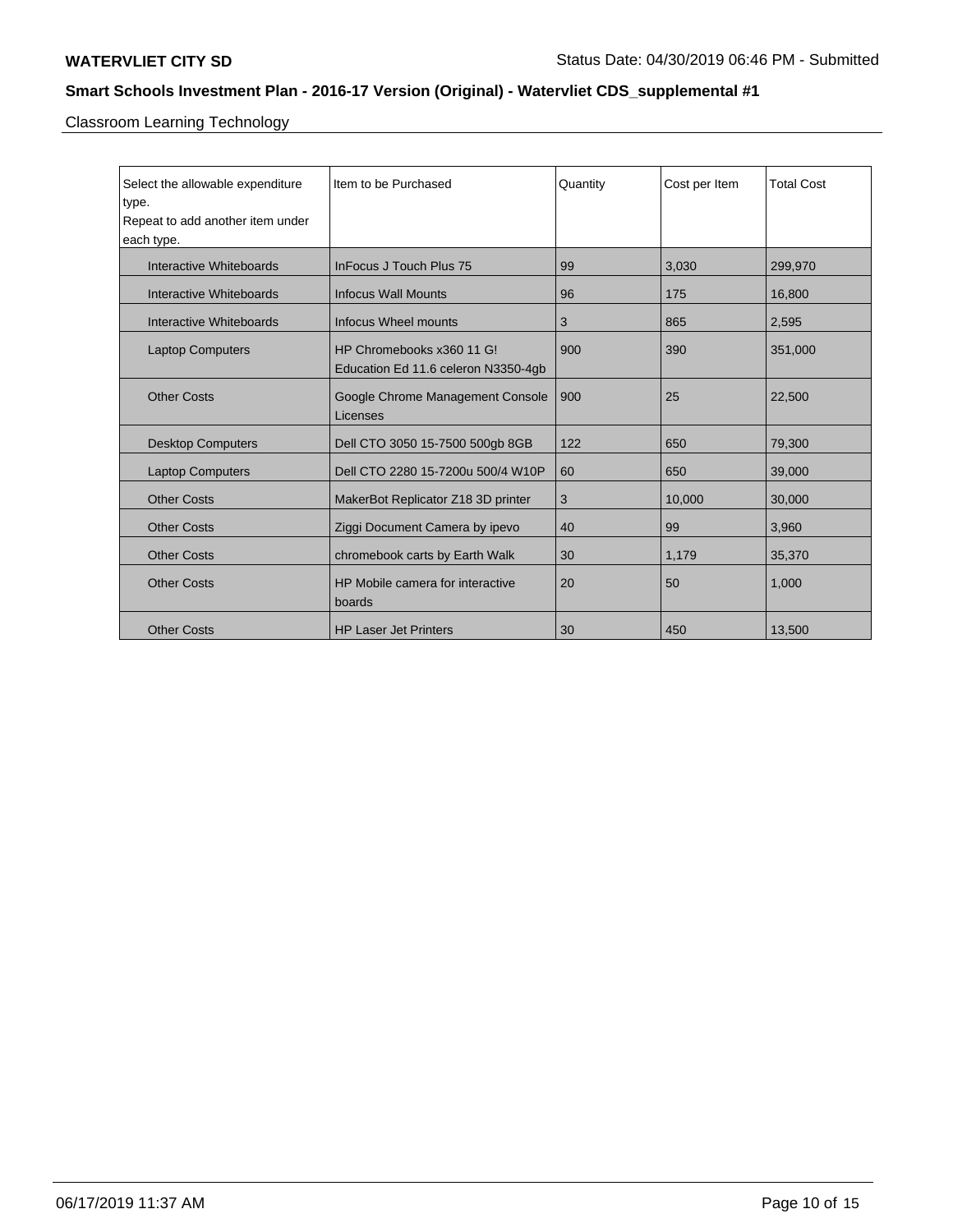### Pre-Kindergarten Classrooms

**1. Provide information regarding how and where the district is currently serving pre-kindergarten students and justify the need for additional space with enrollment projections over 3 years.**

(No Response)

- **2. Describe the district's plan to construct, enhance or modernize education facilities to accommodate prekindergarten programs. Such plans must include:**
	- **Specific descriptions of what the district intends to do to each space;**
	- **An affirmation that pre-kindergarten classrooms will contain a minimum of 900 square feet per classroom;**
	- **The number of classrooms involved;**
	- **The approximate construction costs per classroom; and**
	- **Confirmation that the space is district-owned or has a long-term lease that exceeds the probable useful life of the improvements.**

(No Response)

**3. Smart Schools Bond Act funds may only be used for capital construction costs. Describe the type and amount of additional funds that will be required to support ineligible ongoing costs (e.g. instruction, supplies) associated with any additional pre-kindergarten classrooms that the district plans to add.**

(No Response)

**4. All plans and specifications for the erection, repair, enlargement or remodeling of school buildings in any public school district in the State must be reviewed and approved by the Commissioner. Districts that plan capital projects using their Smart Schools Bond Act funds will undergo a Preliminary Review Process by the Office of Facilities Planning.**

**Please indicate on a separate row each project number given to you by the Office of Facilities Planning.**

| Project Number |  |
|----------------|--|
| (No Response)  |  |
|                |  |

**5. If you have made an allocation for Pre-Kindergarten Classrooms, complete this table.**

**Note that the calculated Total at the bottom of the table must equal the Total allocation for this category that you entered in the SSIP Overview overall budget.**

|                                          | Sub-Allocation |
|------------------------------------------|----------------|
| Construct Pre-K Classrooms               | (No Response)  |
| Enhance/Modernize Educational Facilities | (No Response)  |
| <b>Other Costs</b>                       | (No Response)  |
| Totals:                                  | 0              |

**6. Please detail the type, quantity, per unit cost and total cost of the eligible items under each sub-category. This is especially important for any expenditures listed under the "Other" category. All expenditures must be capital-bond eligible to be reimbursed through the SSBA. If you have any questions, please contact us directly through smartschools@nysed.gov.**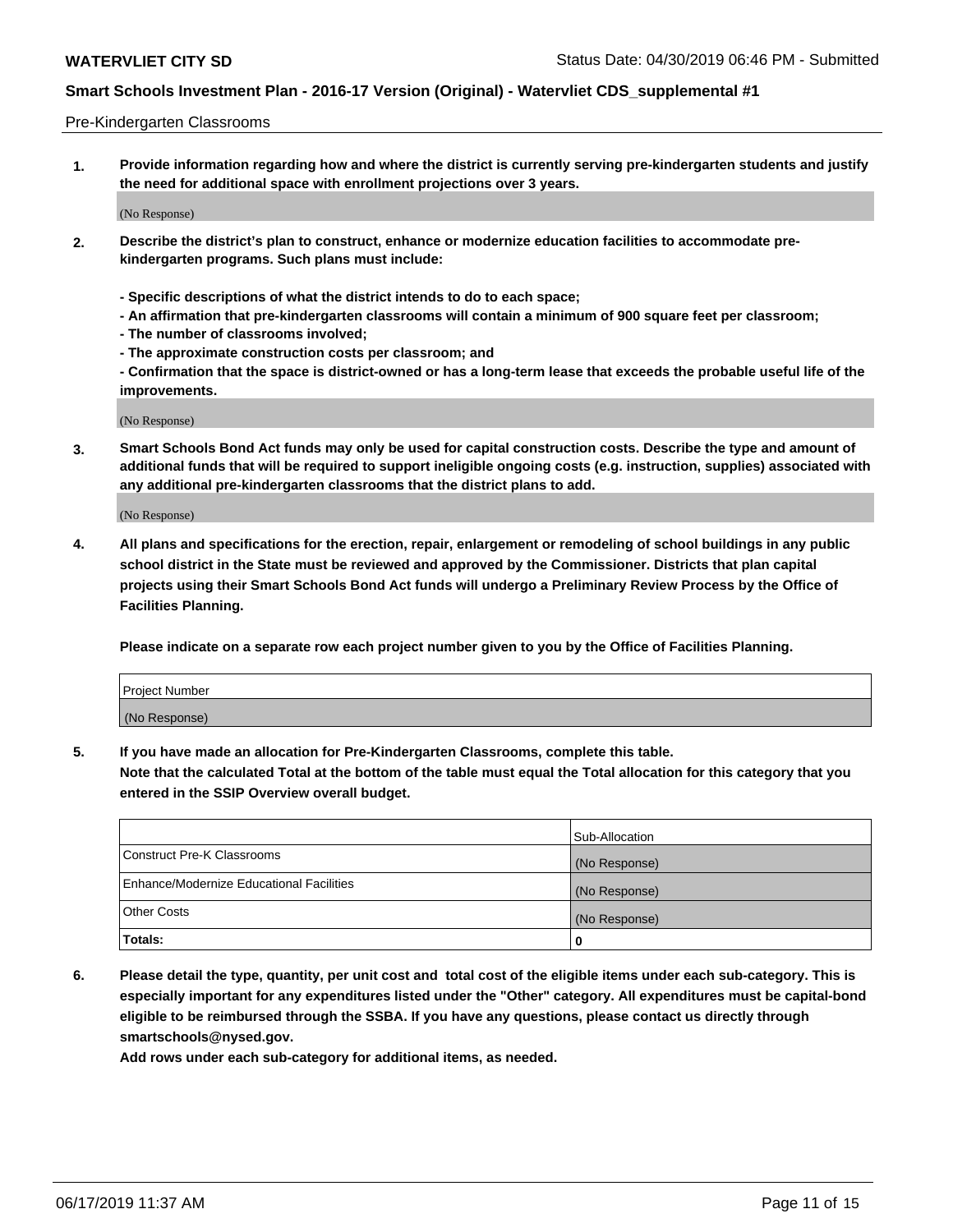Pre-Kindergarten Classrooms

| Select the allowable expenditure | Item to be purchased | Quantity      | Cost per Item | <b>Total Cost</b> |
|----------------------------------|----------------------|---------------|---------------|-------------------|
| type.                            |                      |               |               |                   |
| Repeat to add another item under |                      |               |               |                   |
| each type.                       |                      |               |               |                   |
| (No Response)                    | (No Response)        | (No Response) | (No Response) | (No Response)     |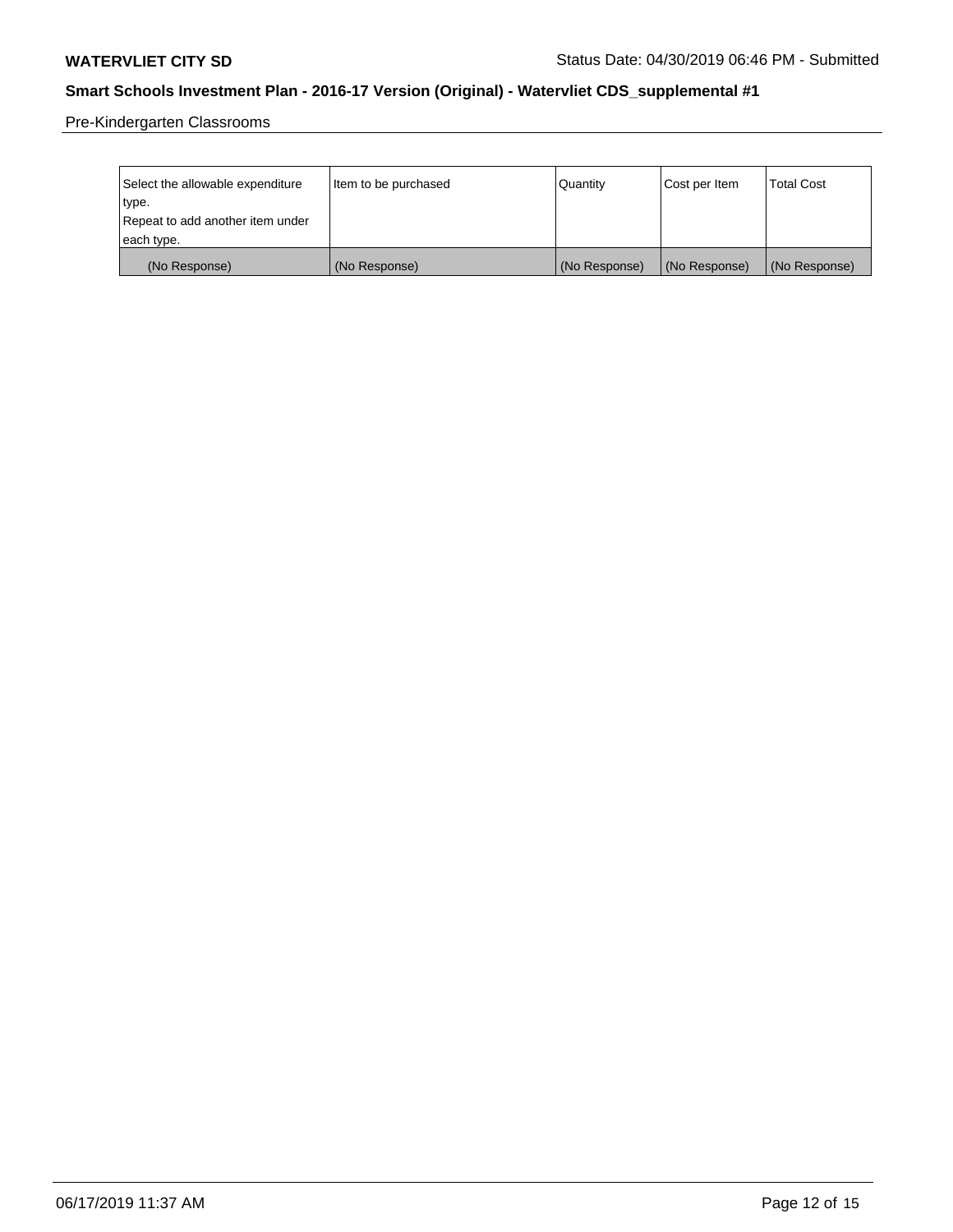Replace Transportable Classrooms

**1. Describe the district's plan to construct, enhance or modernize education facilities to provide high-quality instructional space by replacing transportable classrooms.**

(No Response)

**2. All plans and specifications for the erection, repair, enlargement or remodeling of school buildings in any public school district in the State must be reviewed and approved by the Commissioner. Districts that plan capital projects using their Smart Schools Bond Act funds will undergo a Preliminary Review Process by the Office of Facilities Planning.**

**Please indicate on a separate row each project number given to you by the Office of Facilities Planning.**

| Project Number |  |
|----------------|--|
|                |  |
| (No Response)  |  |

**3. For large projects that seek to blend Smart Schools Bond Act dollars with other funds, please note that Smart Schools Bond Act funds can be allocated on a pro rata basis depending on the number of new classrooms built that directly replace transportable classroom units.**

**If a district seeks to blend Smart Schools Bond Act dollars with other funds describe below what other funds are being used and what portion of the money will be Smart Schools Bond Act funds.**

(No Response)

**4. If you have made an allocation for Replace Transportable Classrooms, complete this table. Note that the calculated Total at the bottom of the table must equal the Total allocation for this category that you entered in the SSIP Overview overall budget.**

|                                                | Sub-Allocation |
|------------------------------------------------|----------------|
| Construct New Instructional Space              | (No Response)  |
| Enhance/Modernize Existing Instructional Space | (No Response)  |
| <b>Other Costs</b>                             | (No Response)  |
| Totals:                                        | 0              |

**5. Please detail the type, quantity, per unit cost and total cost of the eligible items under each sub-category. This is especially important for any expenditures listed under the "Other" category. All expenditures must be capital-bond eligible to be reimbursed through the SSBA. If you have any questions, please contact us directly through smartschools@nysed.gov.**

| Select the allowable expenditure | Item to be purchased | l Quantitv    | Cost per Item | <b>Total Cost</b> |
|----------------------------------|----------------------|---------------|---------------|-------------------|
| type.                            |                      |               |               |                   |
| Repeat to add another item under |                      |               |               |                   |
| each type.                       |                      |               |               |                   |
| (No Response)                    | (No Response)        | (No Response) | (No Response) | (No Response)     |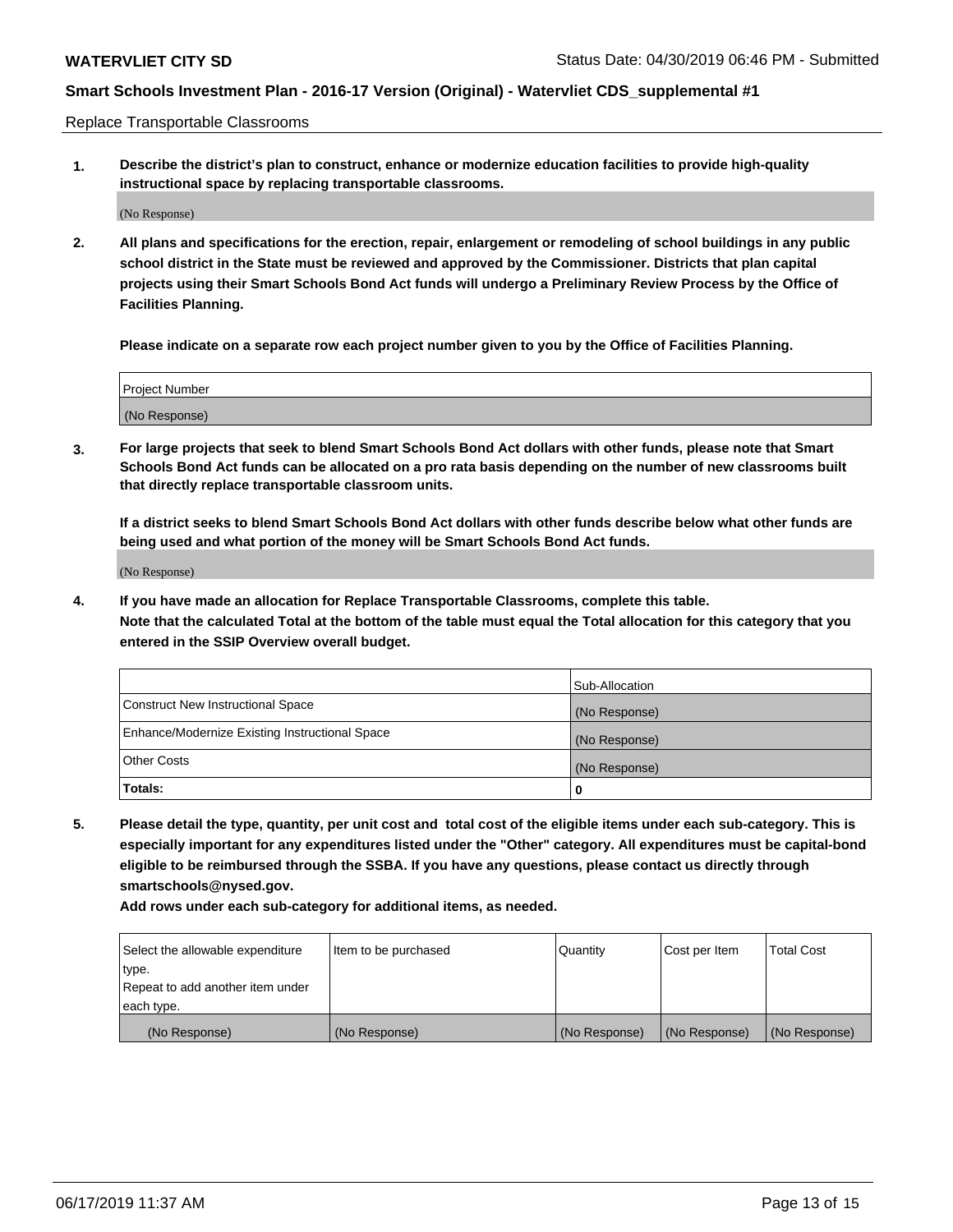High-Tech Security Features

**1. Describe how you intend to use Smart Schools Bond Act funds to install high-tech security features in school buildings and on school campuses.**

(No Response)

**2. All plans and specifications for the erection, repair, enlargement or remodeling of school buildings in any public school district in the State must be reviewed and approved by the Commissioner. Districts that plan capital projects using their Smart Schools Bond Act funds will undergo a Preliminary Review Process by the Office of Facilities Planning.** 

**Please indicate on a separate row each project number given to you by the Office of Facilities Planning.**

| <b>Project Number</b> |  |
|-----------------------|--|
| (No Response)         |  |

- **3. Was your project deemed eligible for streamlined Review?**
	- Yes
	- $\square$  No
- **4. Include the name and license number of the architect or engineer of record.**

| <b>Name</b>   | License Number |
|---------------|----------------|
| (No Response) | (No Response)  |

**5. If you have made an allocation for High-Tech Security Features, complete this table.**

**Note that the calculated Total at the bottom of the table must equal the Total allocation for this category that you entered in the SSIP Overview overall budget.**

|                                                      | Sub-Allocation |
|------------------------------------------------------|----------------|
| Capital-Intensive Security Project (Standard Review) | (No Response)  |
| <b>Electronic Security System</b>                    | (No Response)  |
| <b>Entry Control System</b>                          | (No Response)  |
| Approved Door Hardening Project                      | (No Response)  |
| <b>Other Costs</b>                                   | (No Response)  |
| Totals:                                              | 0              |

**6. Please detail the type, quantity, per unit cost and total cost of the eligible items under each sub-category. This is especially important for any expenditures listed under the "Other" category. All expenditures must be capital-bond eligible to be reimbursed through the SSBA. If you have any questions, please contact us directly through smartschools@nysed.gov.**

| Select the allowable expenditure | Item to be purchased | Quantity      | Cost per Item | <b>Total Cost</b> |
|----------------------------------|----------------------|---------------|---------------|-------------------|
| type.                            |                      |               |               |                   |
| Repeat to add another item under |                      |               |               |                   |
| each type.                       |                      |               |               |                   |
| (No Response)                    | (No Response)        | (No Response) | (No Response) | (No Response)     |